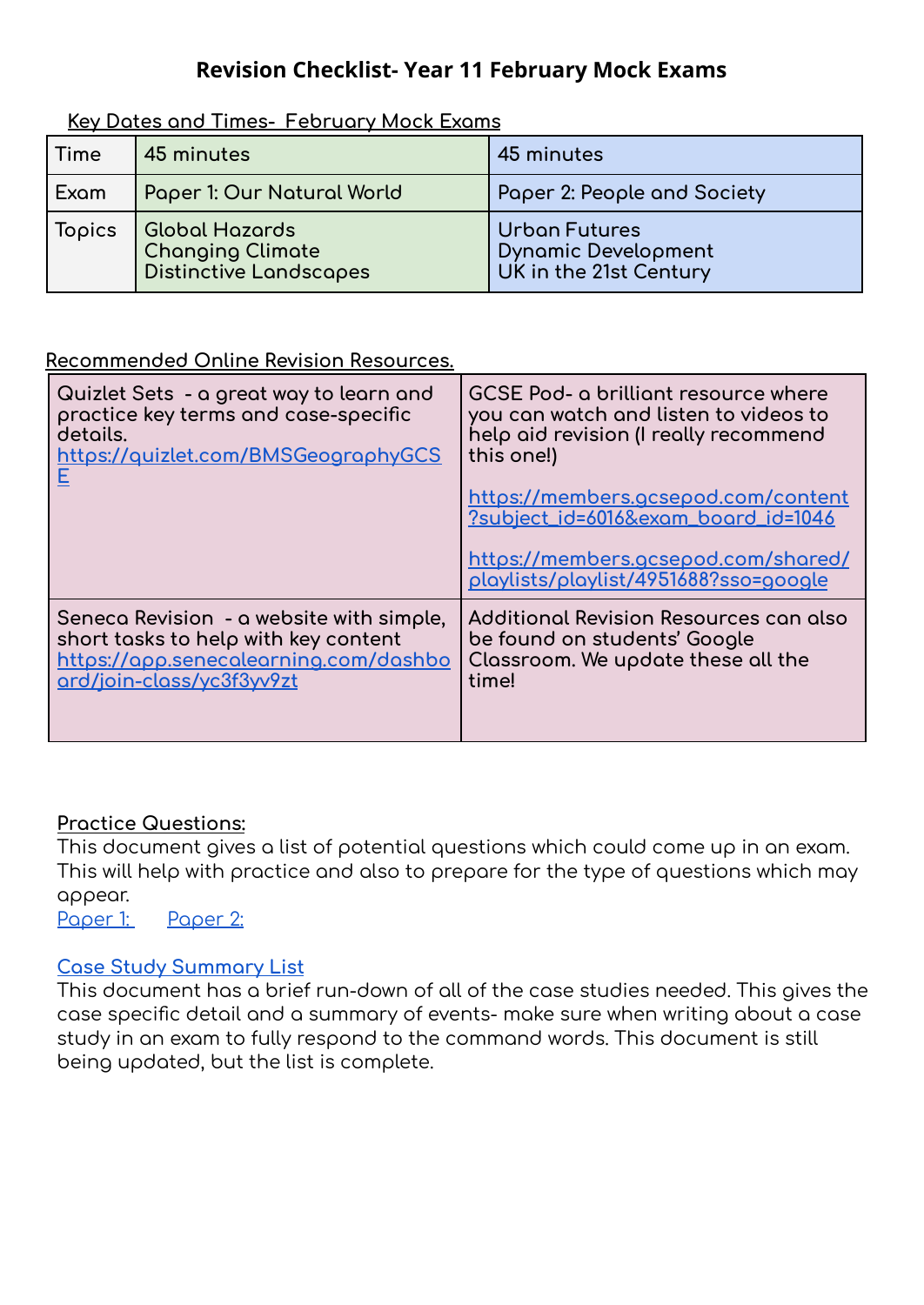|                                                                                                                 | Check |  |  |  |
|-----------------------------------------------------------------------------------------------------------------|-------|--|--|--|
| <b>Paper 1- Our Natural World</b>                                                                               |       |  |  |  |
|                                                                                                                 |       |  |  |  |
| <b>Global Hazards</b>                                                                                           |       |  |  |  |
|                                                                                                                 |       |  |  |  |
| Global Circulation System - Tri-Cellular Model - the weather it creates and why.                                |       |  |  |  |
| Extreme Weather in different parts of the world. (Desert - Hot and Dry, Polar Regions- Cold                     |       |  |  |  |
| and Dry)                                                                                                        |       |  |  |  |
| Distribution and formation of tropical storms                                                                   |       |  |  |  |
| Distribution and causes of droughts.                                                                            |       |  |  |  |
| Process of EL Nino and La Nina - How does this create extreme weather?                                          |       |  |  |  |
| Case Study: UK based weather- hazard - UK Heat wave (Causes, Effects Response)                                  |       |  |  |  |
| Case Study: Non- UK Weather Hazard - Tropical Typhoon Haiyan (Causes, Effects,                                  |       |  |  |  |
| <b>Response)</b><br>Structure of the Earth and Convection Currents                                              |       |  |  |  |
|                                                                                                                 |       |  |  |  |
| Processes at Different Plate Boundaries (Destructive, Constructive, Collision and Transform)                    |       |  |  |  |
| Earthquakes (Focus, Epicentre, Depth)                                                                           |       |  |  |  |
| Different types of Volcano (Shield, Composite, Fissure, Caldera and Hotspot)                                    |       |  |  |  |
| <b>Earthquake Case Study: Haiti 2010</b>                                                                        |       |  |  |  |
| Volcano Case Study: Eyjafjallajokull, 2010                                                                      |       |  |  |  |
| How technology can help people to mitigate against tectonic activity- predict, prepare and<br>protect in Japan. |       |  |  |  |
| <b>Changing Climate</b>                                                                                         |       |  |  |  |
|                                                                                                                 |       |  |  |  |
| Patterns of global warming and cooling the quaternary period.                                                   |       |  |  |  |
| Range and Reliability of modern Climate Change evidence (ocean temps, surface temps, ice                        |       |  |  |  |
| melt)                                                                                                           |       |  |  |  |
| Range and Reliability of modern Climate Change evidence (ice cores, sediment cores,                             |       |  |  |  |
| biological evidence [fossils, pollen spores], historical documents [paintings, diaries])                        |       |  |  |  |
| Natural Causes of Climate Change (Milankovitch Cycles, Solar Radiation and Volcanic Activity)                   |       |  |  |  |
| Enhanced Greenhouse Effect- causes and impacts and greenhouse gases.                                            |       |  |  |  |
| Impacts of Climate Change (Sea Level Rise, Extreme Weather)                                                     |       |  |  |  |
| Impacts of Climate Change on SIDS (Tuvalu)                                                                      |       |  |  |  |
| Impact of Climate Change on the UK.                                                                             |       |  |  |  |
| Mitigation and Adaptation, including COP26.                                                                     |       |  |  |  |
| <b>Distinctive Landscapes</b>                                                                                   |       |  |  |  |
| What is a landscape?                                                                                            |       |  |  |  |
| Distribution and characteristics of upland, lowland and glaciated landscapes in the UK                          |       |  |  |  |
| Geomorphic processes involved in shaping landscapes (Weathering, Erosion, Mass                                  |       |  |  |  |
| Movement, Transportation and Deposition)                                                                        |       |  |  |  |
| <b>Formation of Coastal Landforms</b>                                                                           |       |  |  |  |
| <b>Formation of River Landforms</b>                                                                             |       |  |  |  |
| The River Tees (Landforms and Management) Case Study                                                            |       |  |  |  |
| The South Coast (Landforms and Management) Case Study                                                           |       |  |  |  |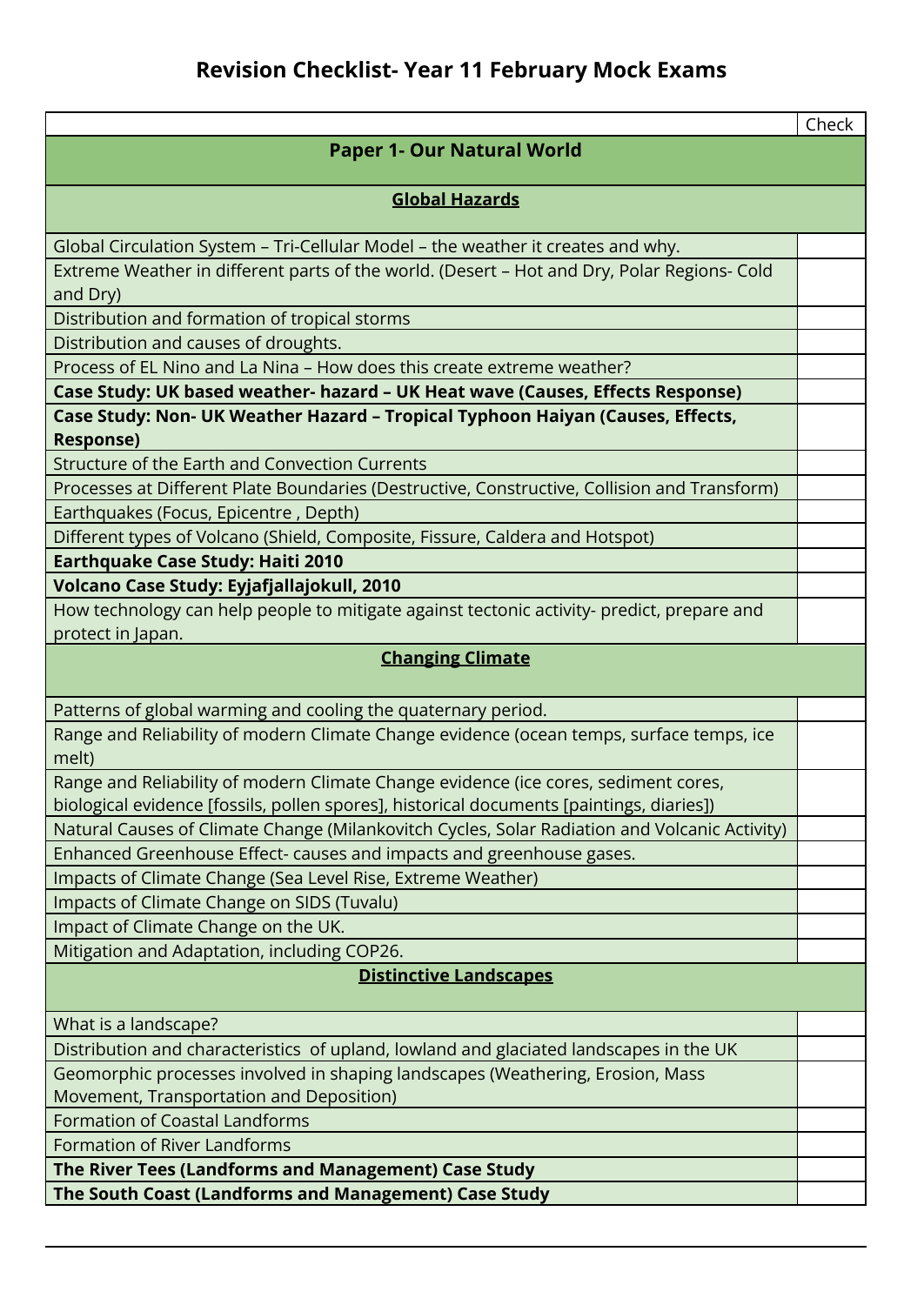|                                                                                                                        | Check |  |  |  |
|------------------------------------------------------------------------------------------------------------------------|-------|--|--|--|
| <b>Paper 2- People and Society</b>                                                                                     |       |  |  |  |
| <b>Urban Futures</b>                                                                                                   |       |  |  |  |
|                                                                                                                        |       |  |  |  |
| Urbanisation rates in different areas of the world.                                                                    |       |  |  |  |
| Characteristics of World Cities and Megacities.                                                                        |       |  |  |  |
| The causes and consequences of rapid urbanisation in Rio- Rapid urbanisation in Rocinha                                |       |  |  |  |
| What is life like in Rio for contrasting groups?                                                                       |       |  |  |  |
| How are urban challenges being managed in Rio?- Regeneration of Favelas (Rocinha)                                      |       |  |  |  |
| The causes and consequences of urban growth in London.                                                                 |       |  |  |  |
| What is life like in London for contrasting groups?- Gentrification of Brixton and Notting Hill                        |       |  |  |  |
| How are urban challenges being managed in London?- London Olympic Regeneration,<br><b>Congestion Charge and BedZed</b> |       |  |  |  |
| <b>Dynamic Development</b>                                                                                             |       |  |  |  |
|                                                                                                                        |       |  |  |  |
| What is Development and how are different countries classified?                                                        |       |  |  |  |
| Global distribution of different levels of development.                                                                |       |  |  |  |
| How effective are different measures of development (social, economic and composite)                                   |       |  |  |  |
| What are the human and physical factors that influence development? How have these                                     |       |  |  |  |
| influenced Ethiopia?                                                                                                   |       |  |  |  |
| What is the role of debt, political conflict and poverty in leading to uneven development?                             |       |  |  |  |
| What level of development is Ethiopia in Rostow's Model?                                                               |       |  |  |  |
| Ethiopia's success in the Millennium Development Goals                                                                 |       |  |  |  |
| How has trade supported development in Ethiopia?                                                                       |       |  |  |  |
| The benefits and problems of trade and TransNational Company (TNC) investment for<br>development (H&M)                 |       |  |  |  |
| The advantages and disadvantages of international aid or debt relief for Ethiopia's<br>development.                    |       |  |  |  |
| Outline the benefits and drawbacks of Top-Down and Bottom -Up development using                                        |       |  |  |  |
| Ethiopia as an example. (Goat Aid, Grand Ethiopian Renaissance Dam)                                                    |       |  |  |  |
| UK in the 21 <sup>st</sup> Century                                                                                     |       |  |  |  |
| Overview of the human and physical characteristics of the UK.                                                          |       |  |  |  |
| How is the UK's population changing?                                                                                   |       |  |  |  |
| An understanding of the causes, effects, spatial distribution and responses to an ageing                               |       |  |  |  |
| population.                                                                                                            |       |  |  |  |
| <b>Case Study: Ageing Population in Eastbourne</b>                                                                     |       |  |  |  |
| Case Study: How has Ethnicity Changed in Boston Lincolnshire?                                                          |       |  |  |  |
| Where are the UK's Economic Hubs?                                                                                      |       |  |  |  |
| Case Study: Why is Oxford and Economic Hub and how is it changing?                                                     |       |  |  |  |
| Case Study: How and why is the UK involved in conflict in Somalia/Syria/Afghanistan                                    |       |  |  |  |
| Media exports of the UK (Film, TV and Pinewood Studios)                                                                |       |  |  |  |
| Case Study: Ethnicity and Food in the UK - Balti Triangle.                                                             |       |  |  |  |